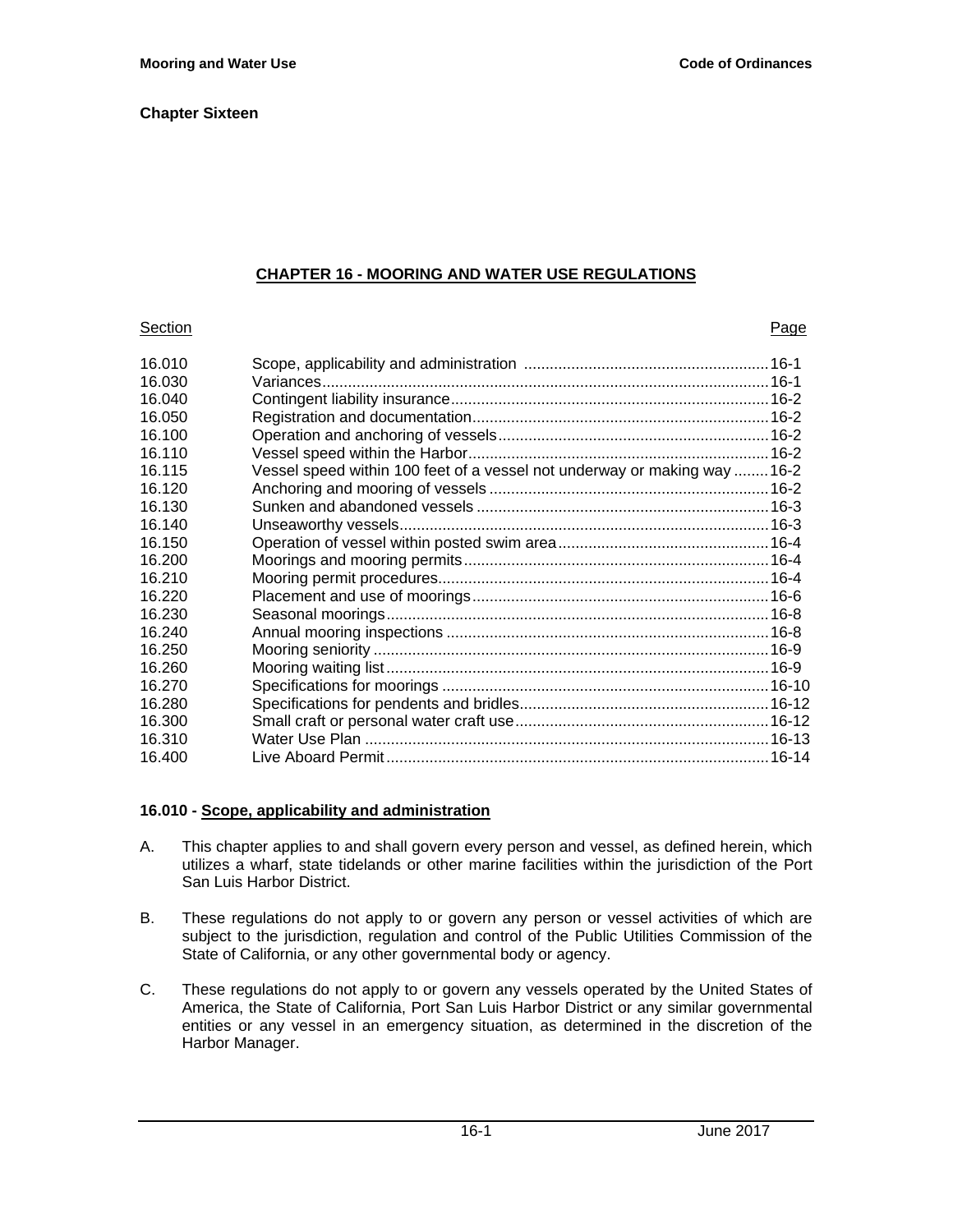#### **16.030 - Variances**

The District recognizes that, due to natural elements and other circumstances, there may be a need for variance from or special consideration of any section of this chapter. In these cases, the person or persons affected may seek relief through a written request to the Board of Harbor Commissioners. The Board shall review all requests with a staff analysis at a regular Harbor Commission meeting. The Board shall decide on each variance on a case by case basis

#### **16.040 - Contingent liability insurance**

The District may maintain in effect, if available, third party uninsured vessel liability insurance, in a form approved by the Board.

#### **16.050 - Registration and documentation**

All vessels must have current state registration or federal documentation to retain a mooring permit or to use any facilities.

#### **16.100 - Operation of vessels**

It shall be unlawful and a violation of this Code for any person to operate any vessel within the Harbor contrary to the provisions of this chapter, without first obtaining permission from the Harbor Manager.

#### **16.110 - Vessel speed within the Harbor**

No vessel shall be operated in excess of 5 miles per hour or in such a manner that an excessive or destructive wake is created within any small boat mooring or anchorage area, the Fairway Channel or alongside or under any pier or wharf, except where first authorized by special permit issued by the Harbor Manager or the Board.

#### **16.115 - Vessel speed within 100 feet of a vessel not underway or making way**

No person shall operate or cause a vessel to be operated in excess of 5 miles per hour or in such a manner as to cause a destructive wake within 100 feet of any vessel not underway or not making way.

#### **16.120 - Anchoring and mooring of vessels**

- A. Anchoring within small boat mooring area. It shall be unlawful and a violation of this Code for any person to anchor any vessel inside a mooring area or the Fairway Channel, as shown on the Water Use Plan, without advance approval of the Harbor Manager or a Harbor Patrol Officer.
- B. Anchoring outside of small boat mooring area. The Harbor Manager or a Harbor Patrol Officer may direct vessels to anchor outside the small boat mooring area of the harbor. All vessels anchored within the District tidelands are subject to payment of anchorage fees, in advance, as set forth in Chapter 4 of this Code.
- C. Mooring within small boat mooring area. No person shall moor a vessel inside the Small Boat Mooring Area and/or Fairway Channels, as described in the Water Use Plan, without advance approval of the Harbor Manager or a Harbor Patrol Officer.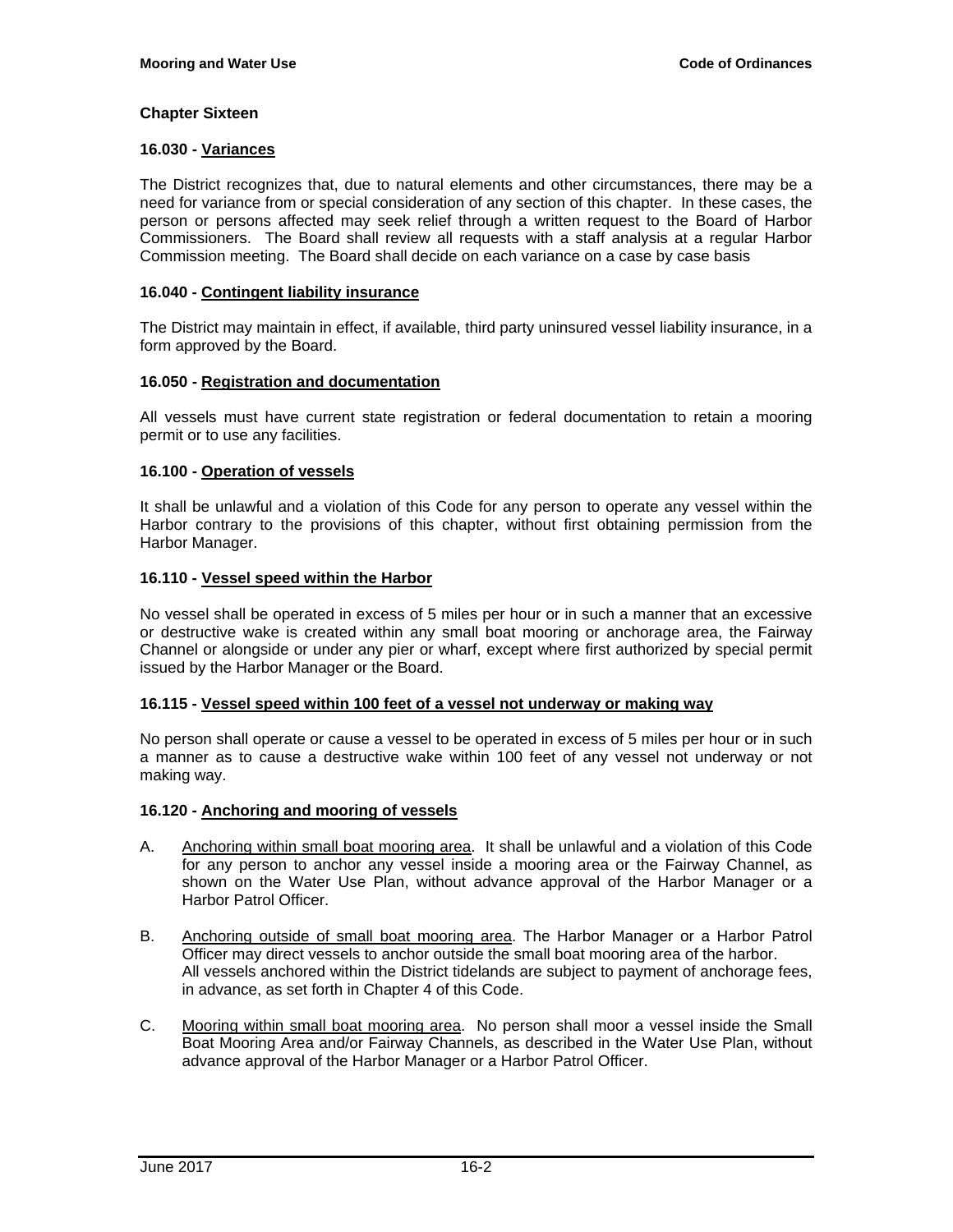- D. Relocation of vessels from small boat mooring area. If any vessel is found by the Harbor Patrol to be anchored or moored in violation of this section, such vessel may be declared a hazard to other vessels pursuant to California Harbors and Navigation Code Section 523 and may be relocated to a safe anchorage or a mooring set aside by the District. The District shall attempt to notify vessel owner of such a violation and of the new location of a temporary mooring for the vessel. The owner will be charged costs and fees established by Chapter 4 of this Code, including, but not limited to, cost of towing, impounding and mooring of vessel.
- E. Outriggers. Vessels with outrigger poles deployed must have the poles marked with reflective material.

# **16.130 - Sunken and abandoned vessels**

The owner of any vessel or moored facility which sinks within the state tidelands, becomes beached on District lands, or is placed on District lands without first securing written permission from the District to do so, shall have the vessel immediately removed, as conditions allow, at his or her sole expense. Owner shall also be held responsible for any property damage, injury, or loss of life caused by said vessel or facility while it is in a sunken, abandoned, or disabled condition.

- A. Reimbursement to District for removal. If the owner of a vessel fails to remove the same as required by this section, the District may have the vessel removed at the owner's expense and the owner shall reimburse the District for all costs incurred in connection with the removal or pollution remediation efforts.
- B. Failure of vessel owner to claim abandoned vessel. If no person claims an abandoned vessel within 72 hours after the expiration of 30 days from the date of abandonment as defined, the vessel may be declared abandoned. The District may remove such abandoned vessel to drydock (if feasible) and proceed to sell or demolish the vessel as provided by law.
- C. Vessel owner option to claim abandoned vessel. The owner of an abandoned vessel may redeem the vessel before sale or demolition occurs upon satisfactory proof of ownership and payment to the District of all costs of mooring, moving, storing and selling of that vessel incurred prior to redemption.

# **16.140 - Unseaworthy vessels**

The District declares that any vessel or property which is unseaworthy, sunk (except licensed mariculture projects) or submerged is a hazard to life, limb, and property and constitutes a public nuisance.

- A. Removal of vessel. Any vessel permitted by her owner(s) or master to fall into the conditions described in this section due to neglect or lack of proper maintenance and repair may be treated in accordance with California Harbors and Navigation Code Section 522, and may be removed from the water by the District and sold, destroyed, or otherwise disposed of in any manner the District determines is expedient or convenient, as provided by state law.
- B. Unseaworthy vessels not to be launched. Vessels determined to be unseaworthy by the Harbor Manager, or his/her designee, may neither be launched from District facilities, nor be allowed to moor within the District.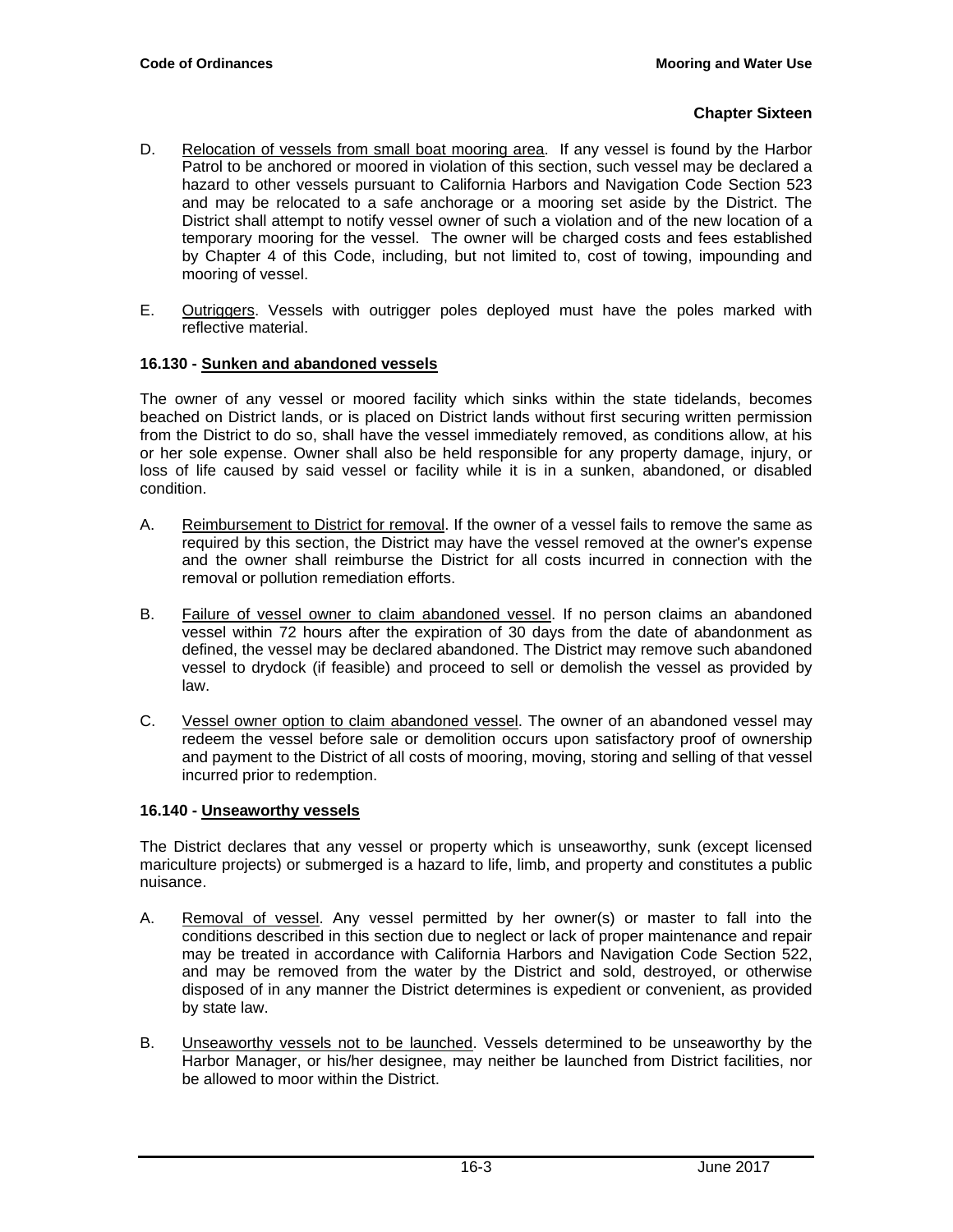- C. Proof of ability to operate. At the discretion of the Harbor Manager, any vessel moored or anchored within the state tidelands may be required to prove its ability to get underway and safely operate under its own power to the satisfaction of the Harbor Manager or his/her designee.
- D. Declaration of marine debris. Should any vessel fail to prove its ability to operate as described in Section C above within 60 days from date of request, said vessel may be deemed marine debris and may be removed and disposed of by the District pursuant to Harbors and Navigation Code Sections 550 and 551.
- E. Secure mooring attachment. The mooring owner shall be wholely responsible for the inspection and maintenance of mooring connection point and any and all related hardware and tackle securing vessel to mooring.

#### **16.150 - Operation of vessel within posted swim area**

No vessel shall operate within any posted or buoyed swim area or any swimming beach whether or not swimmers are present.

#### **16.200 - Moorings and mooring permits**

No person shall use District moorings, seasonal moorings or mooring spaces, other than transient or emergency moorings, until they have first obtained a mooring permit as provided by Sections 16.210 et seq.

#### **16.210 - Mooring permit procedures**

The application, processing, issuance, revocation and transfer of mooring permits shall occur as provided by this section, instead of the permit procedures in Chapter 8 of this Code (Land Use and Development). Nothing in this chapter shall create any right of exclusive possession of a mooring space.

- A. Applications, permit issuance:
	- 1) Application filing. Any person who wishes to obtain a permit to maintain and use a mooring shall first file an application for a mooring permit with the District Harbor Office, using the forms provided by the District.
	- 2) Legal Owner. Mooring permits will only be issued to the legal owner(s) as listed on the on the current US Coast Guard Certificate of Documentation or Calfornia Department of Motor Vehicles (DMV) Vessel Registration
	- 3) Mooring permits for legal entities. The District may issue mooring permits to legal entities such as corporations, Limited Liability Companies (LLCs), partnerships, joint ventures, or associations, provided that such legal entity is listed on the Certificate of Documentation or Vessel Registration and with the requirement that the District receive a signed Personal Guaranty from the officer(s) or managing member(s) of certain entities such as corporations and LLCs.
	- 4) Review and approval. Applications shall be reviewed by the Harbor Manager or his/her designated representative. Mooring permits may be issued to those applicants who meet the critera set forth in the application and in conformance with this Code, except as provided by subsection A(5), following.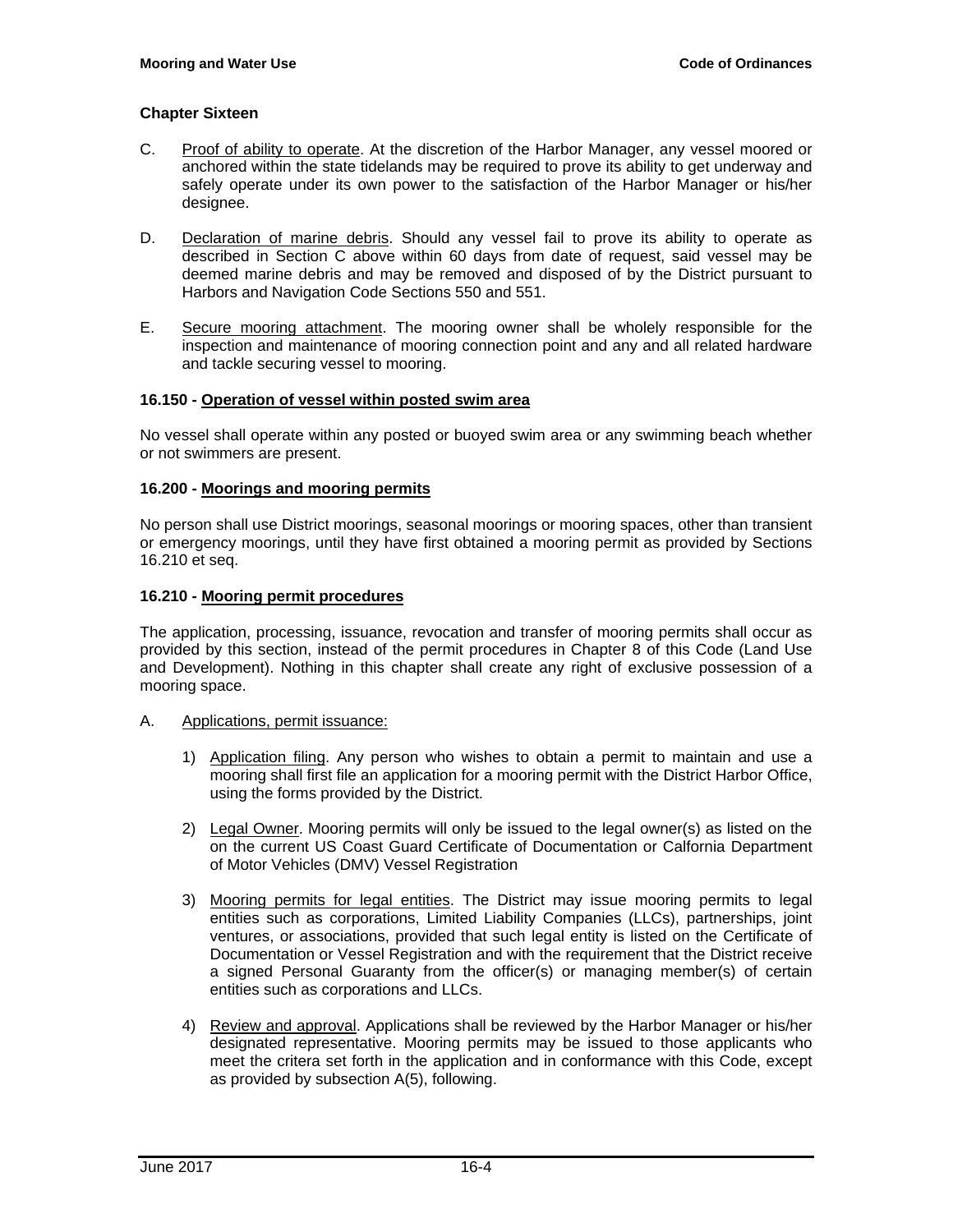- 5) Review and approval, industrial support vessels. Mooring permits for industrial support vessels shall be subject to approval by the Harbor Commission instead of the Harbor Manager.
- 6) Effect of false information on application. False information either on the application forms, given verbally or written to the District in order to obtain any permit, right or privilege provided for in this chapter, shall be cause to deny or revoke a mooring permit.
- 7) Multiple permits for owners of commercial vessels. No more than one mooring permit for use of a mooring shall be issued to any person or legal entity, except that owners of commercial vessels may be issued a mooring permit for each commercial vessel they own or lease consistent with their position on the waiting list. One permit may also be issued to a commercial owner for a recreational mooring space.
- 8) Permits for moored facilities. A moored facility is required to obtain a land use permit and a license or lease from the District before the moored facility is placed within the state tidelands. Such permission may be revoked by the Harbor Commission at any time, provided a public hearing is held.
- B. Updating of permit information. The permit holder shall provide the District with information necessary for the administration of mooring permits annually or any time a change in information occurs. Such information shall include, but is not limited to, documents or written statements verifying vessel/mooring ownership and registration and insurance policy, if covered, the current mailing address and phone number of the owner, and any other information the Harbor Manager deems necessary. The permit holder shall certify the accuracy of all information submitted under penalty of perjury. Failure to provide the information requested by the District within the time period specified by the District will be cause for revocation of the permit pursuant to Section 16.210(C).
- C. Revocation of mooring permit:
	- (1) Revocation based on violation. If a permit holder fails to comply with the provisions of this chapter or the regulations of the District, the District may revoke a mooring permit upon 7 days notice to the permit holder, following a public hearing before the Board of Harbor Commissioners that is noticed and conducted as set forth in Section 8.060 of this Code (Public Hearings), except that Sections 8.060(A)(2)(a)(iii) and (iv), and Sections 8.060(A)(2)(c) shall not apply to such a hearing.
	- (2) Revocation based on non-payment of fees. If a permit holder's account falls in arrears as described in Section 4.430 – Liens and Reposessions, the District may revoke a mooring permit upon 7 days notice to the permit holder, following a public hearing before the Board of Harbor Commissioners that is noticed and conducted as set forth in Section 8.060 of this Code (Public Hearings), except that Sections 8.060(A)(2)(a)(iii) and (iv), and Sections 8.060(A)(2)(c) shall not apply to such a hearing.
	- (3) Revocation based on non-use. In the event that an assigned mooring space remains unoccupied for one year, the District may revoke the mooring permit as provided by subsection C(1) above. In cases of reasonable causes of absence of the vessel from the mooring space, the Harbor Manager may grant written permission to extend the permit for a time specified, provided the permit holder pays all fees currently due the District. The mooring space may be used by the District while the vessel is away. The permit holder shall continue to pay all applicable fees.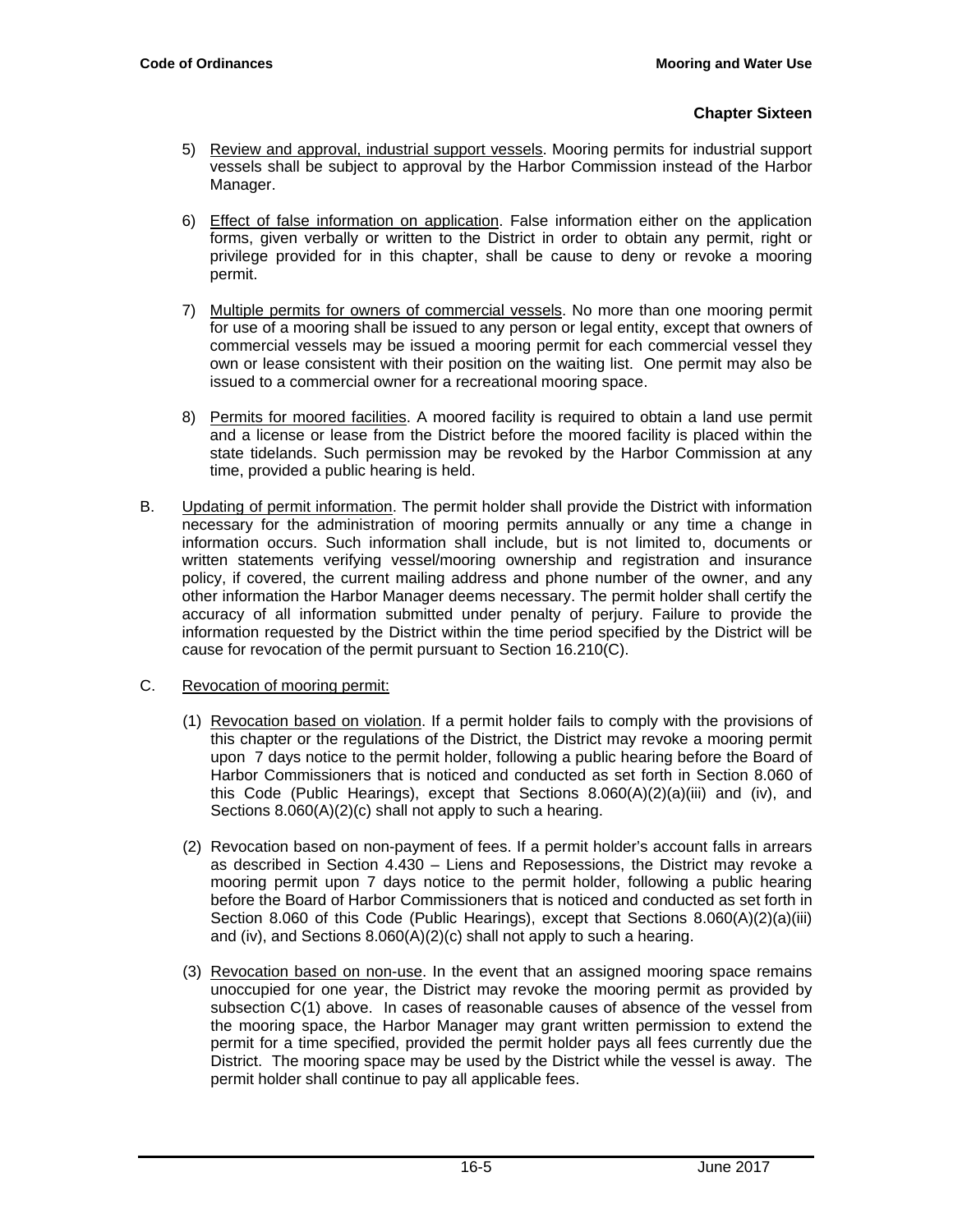- D. Sale/purchase of existing mooring:
	- (1) Effect of sale of mooring upon buyer. The purchase of mooring equipment does not entitle the buyer to a mooring space in the harbor on state tidelands, nor does such a sale convey any mooring seniority to the new owner.
	- (2) Buyer must obtain a mooring permit. To obtain a mooring space in the harbor on state tidelands, the new owner must apply for and obtain a mooring permit from the District as set forth in Section 16.210 – Mooring Permit Procedures.
	- (3) Mooring Relocation. If there is no waiting list and spaces are available, and following the issuance of a mooring permit, the District will relocate the mooring to a vacant space within a zone of the same category of use and according to the buyer's seniority.
	- (3) Removal and storage. If there is a waiting list and no spaces are available, the District may remove and store the mooring at the buyer's expense, until the buyer receives a mooring permit according to his/her position on the mooring waiting list.
	- (4) Mooring buyback option. A mooring permit holder may, at his or her own discretion, choose to sell his or her mooring equipment to the District at rates defined in District Code of Ordinances 4.500. This buyback option applies to District-built and annuallymaintained moorings only. A 30-day written notification is required to cancel a mooring permit and request District buyback.
- E. Payment of fees. The mooring space fees, rental, guest and seasonal mooring fees, boat and gear storage fees, and skiff space fees established in Chapter 4 of this Code shall be due and payable in advance of each period of use.
- F. Skiff Moorings and Skiff Racks.
	- (1) Skiff Defined. A vessel, propelled by either oar or outboard motor, used for the transporation of persons and/or gear to an anchored or moored vessel from Harford/Avila Pier, and no longer than 14 feet long, unless otherwise approved by Harbor Manager and Harbor Patrol Chief.
	- (2) Skiff Identification. Skiffsmust be easily identified with CF numbers or a name that coordinates with the owner's moored vessel, unless otherwise approved by Harbor Manager and Harbor Patrol Chief. Unidentified skiff may be considered abandonded.
	- (3) Use of skiff mooring and skiff rack spaces. Skiff mooring and skiff rack permits may only be issued to vessel mooring permit holders and are limited to a maximum of one skiff mooring or skiff rack space per person or entity, regardless of the number of vessel mooring permits the individual or entity holds.
	- (4) Revocation of skiff mooring and skiff rack permit. If a vessel mooring permit holder terminates his/her permit for any cause or otherwise fails to comply with the provisions of this chapter, the District shall revoke the skiff mooring or skiff rack permit.
	- (5) Application filing. Any vessel mooring permit holder who wishes to obtain a skiff mooring or skiff rack permit shall first file an application for a skiff mooring or skiff rack permit with the District Harbor Office.
	- (6) Issuance of skiff mooring or skiff rack permit. Skiff mooring and skiff rack permits may be issued based on a waiting list of current vessel mooring permit holders, in order of seniority. Any established waiting list will be maintained with a maxium of 10 names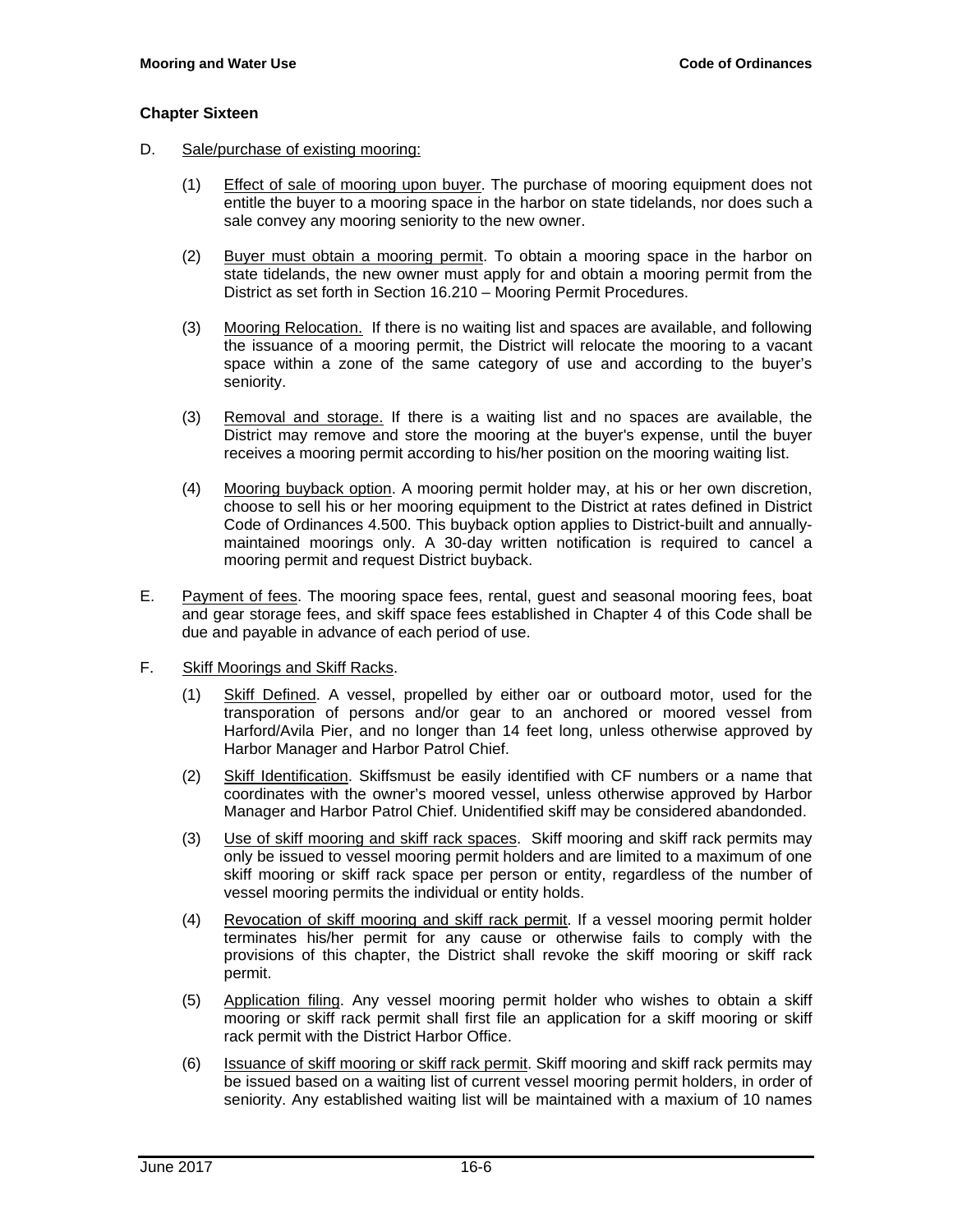at a time, and will be reviewed and updated by the District annually. Notwithstanding any waiting list, commercial fishing vessel mooring permit holders shall have first priority for skiff moorings and skiff rack spaces.

- (7) Mooring Maintenance. Skiff mooring permit holders are responsible for maintaining their moorings, connection to pier, and ladders in a safe and serviceable condition, free of marine-growth buildup.
- (8) Skiff tie-up. Skiffs other than transient skiffs tied to any area having access to Harford or Avila Pier shall pay the same fee or prorated fee as skiff mooring as defined in Chapter 4 of this Code.

# **16.220 - Placement and use of moorings**

- A. Unauthorized placement of mooring prohibited. Moorings shall be placed within the state tidelands only by the District. Any person placing moorings in the harbor on state tidelands in violation of this subsection is subject to separate violations for each 48 hour period, or portion thereof, during which such mooring is maintained. Skiff moorings may be placed by others only with written permission from the Harbor Manager.
- B. Authority to relocate moorings. The District may relocate a mooring to such other mooring space as District may designate, based upon owner's seniority, vessel length, and other criteria consistent with District policies and this Code. The District shall attempt to notify permit holders before such relocation. The permit holder shall pay all charges for the gear and hardware needed to improve, lengthen and/or repair the mooring, to make it conform to District standards.
- C. Use of privately owned moorings:
	- (1) Use of mooring space. It shall be unlawful for a person to attach a vessel to a mooring other than his/her own, except as otherwise allowed by this chapter.
	- (2) Sublet of mooring space. It shall be unlawful for a permit holder to sublet or otherwise receive payment for the use of his/her permitted mooring by a vessel that is not authorized by the District to occupy the mooring space.
	- (3) Multiple vessels on single mooring. No more than one boat and one skiff shall be permitted to moor on a single mooring at any time.
	- (4) Alternate vessels. The Harbor Manager, or his/her designee, may allow alternate vessels (as defined in Chapter 1 of this Code) to use a single mooring, provided that no more than one vessel at a time occupies a single mooring.
	- (5) Visiting vessels. Notwithstanding any provisions in this chapter, and with advance written notice to and approval from the Harbor Manager or his/her designee, a mooring permit holder may allow a visiting vessel of the same type and size to use his/her mooring for up to six months in any 12-month period free of charge.
	- (6) Visiting vessel administrative fee. Mooring permit holder will be charged an administrative fee equal to the Transfer of Mooring fee established in Chapter 4 of this Code for each instance of allowing a visiting vessel to use his/her mooring. Said administrative fee shall cover the time period of up to six months in any 12-month period, as described above, for one such visiting vessel.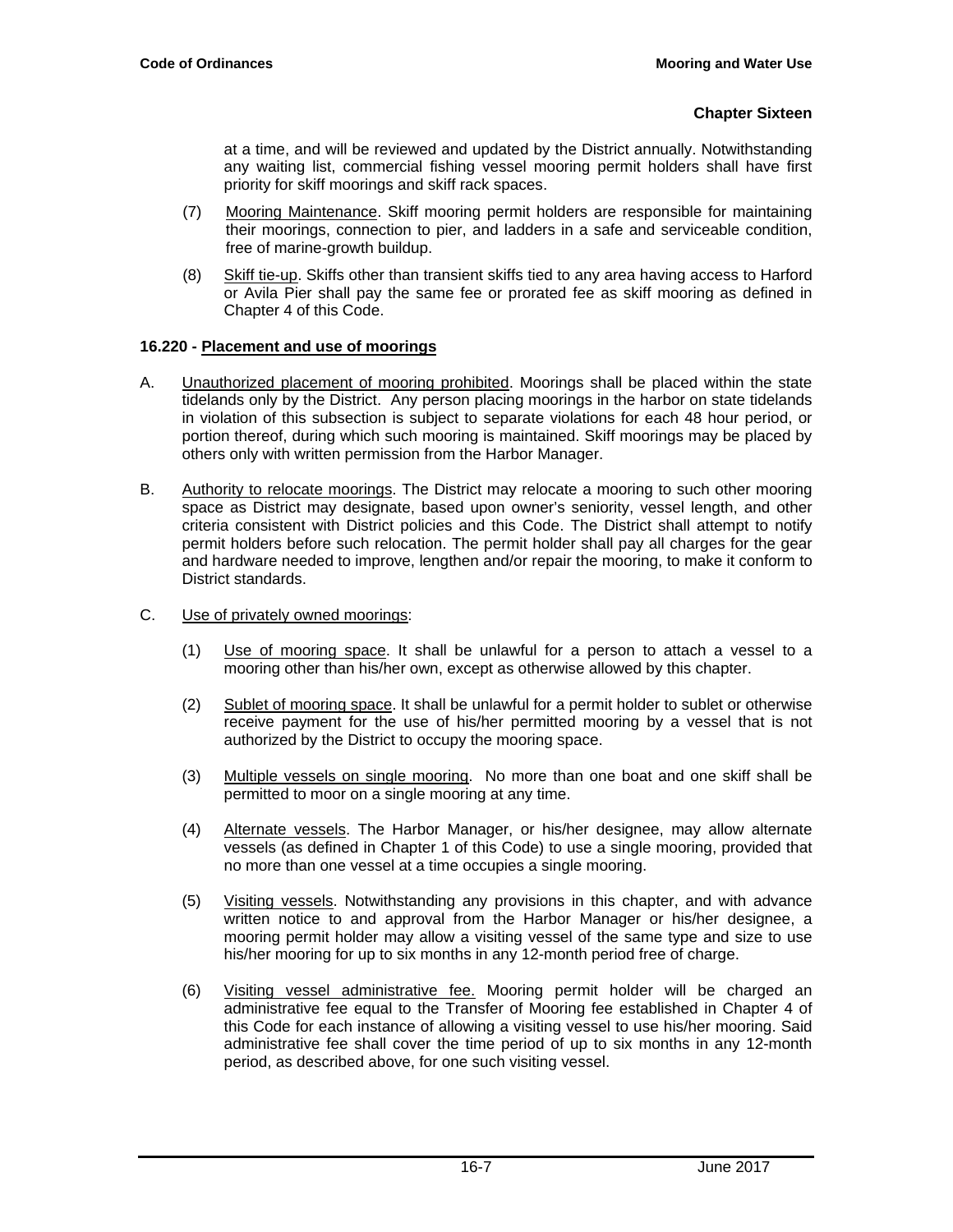- D. Use of District moorings. The Harbor Manager may establish certain District moorings as transient moorings. A daily fee for their use shall be set forth in Chapter 4 of this Code.
	- (1) Transient and rental mooring availability. Daily transient and rental moorings shall be available to visiting vessels on a first-come, first-served basis.
	- (2) Limit on use of daily transient and rental moorings. No visitor vessel shall be entitled to use any daily guest or rental mooring for longer than a total of 14 days in any onemonth period without obtaining permission to do so from the Harbor Manager or his/her designee.
	- (3) Emergency use. Permit holders may make their moorings available to the District for emergency use subject to the approval of the Harbor Patrol.
- E. Gear attached to vessels, moorings and floats. Subsurface crab receivers, nets or other gear attached to vessels, moorings or floatation devices at or below the water surface shall be permitted, secured and identified in a manner acceptable to the District, so as to be obvious to other vessels and avoid hazardous conditions, especially at night.

#### **16.230 - Seasonal moorings**

Vessels may be placed on seasonal moorings, available April 1 through October 31, but only with prior approval of the District. A seasonal mooring permit shall be required by the District for such use and is subject to payment of fees, in advance, as set forth in Chapter 4 of this Code and revocation as provided in Section 16.210 of this chapter. (See also Sections, 16.260(D) and the definitions in Chapter 1 of this Code.)

#### **16.240 - Annual mooring inspections**

At permit holder's expense, the District will conduct an annual mooring inspection. The cost of the inspection and any repairs required by the District are the responsibility of the permit holder and are set forth in Chapter 4 of this Code. With prior written approval from the Harbor Manager, or his/her designee, the District may allow permit holders to obtain such mooring inspections and repairs by other qualified parties as determined by the Harbor Managerwho shall report in writing the findings to the District. The Harbor Manager, or his/her designee, shall inspect and approve any recommended work to be done by an outside source, prior to the commencement of such work and at a minimum of .5 hour labor time for the Mooring Master.

A. Annual Inspection Schedule. Mooring inspections shall be accomplished by zone pursuant to the Water Use Plan and according to Table 16:

| Zone 1 | May       | Zone 6  | November |
|--------|-----------|---------|----------|
| Zone 2 | June      | Zone 7  | December |
| Zone 3 | July      | Zone 8  | January  |
| Zone 4 | September | Zone 9  | February |
| Zone 5 | October   | Zone 10 | April    |

**TABLE 16 – MOORING INSPECTION SCHEDULE**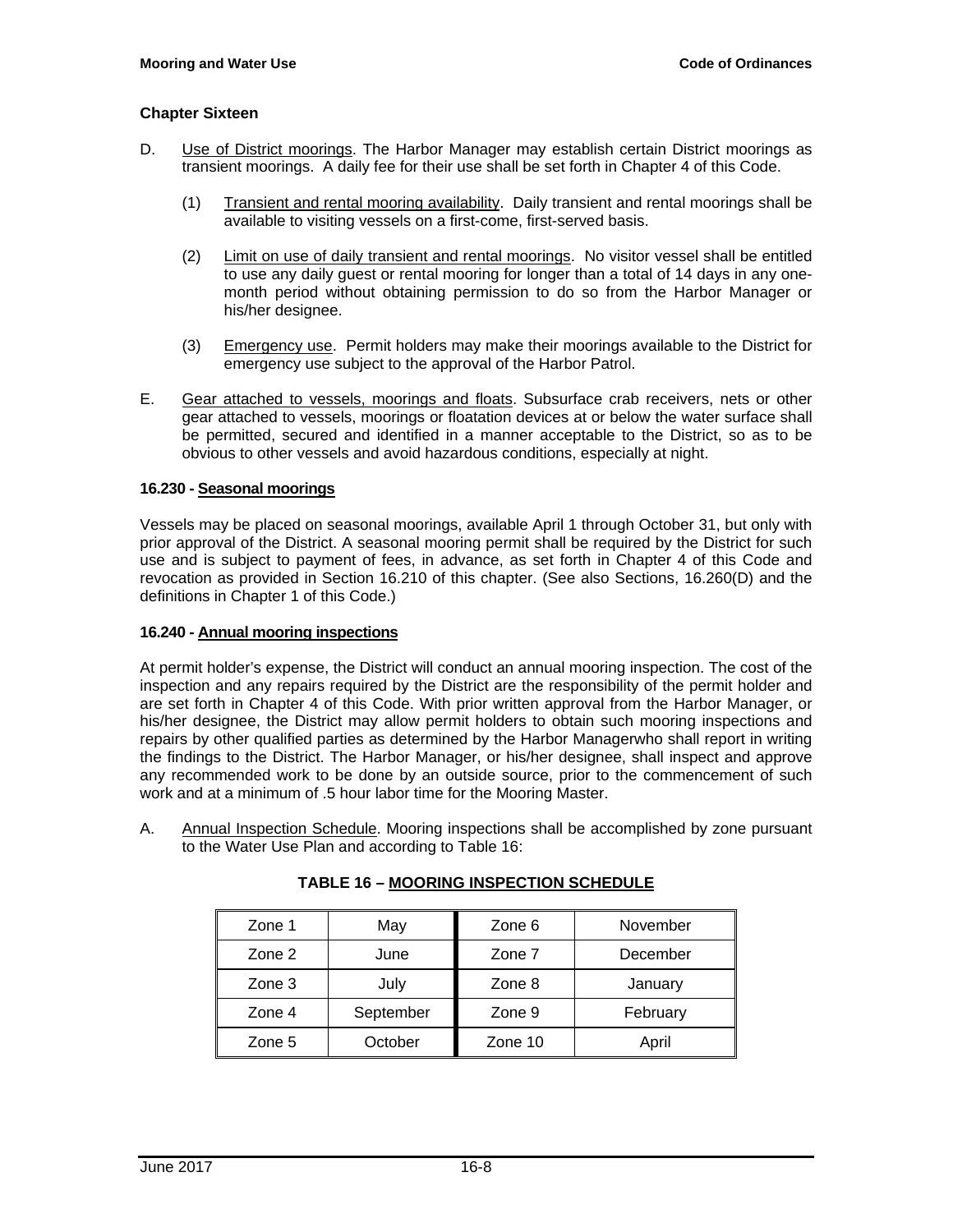- B. Notification of permit holder. The Harbor Manager or his/her designated representative shall attempt to notify a permit holder of the required inspection by email or USPS firstclass mail sent to the address listed in District records. Such notification shall be made reasonably in advance of such inspection. Failure to notify the permit holder shall not delay or defer inspection. This section shall not apply to emergency inspections as determined by the Mooring Master.
- C. Inspection and repairs at permit holder's expense. If no response to notification is received, the mooring inspection and any repairs deemed necessary by the District will be performed, at the permit holder's expense, whether or not the permit holder is present or agrees to such District actions. A permit holder shall be subject to all costs associated with an emergency inspection and repair.
- D. Mooring inspection appointments. Appointments for a permit holder to view his/her mooring inspection are only available during the first 15 days of each month. The failure of a permit holder to appear for a mooring inspection appointment without notice to the District of at least one working day will not delay the inspection and may, at the discretion of the Mooring Master, result in the inspection and repair of the mooring at permit holder's expense, according to the provisions of the mooring agreement.
- E. Implied consent. Every person holding a mooring permit agrees to either move their vessel during a mooring inspection, including emergency inspections, and/or be present to witness the inspection and boat handling, or to allow the District to side-tie and board the vessel and perform the repairs determined by the District to be necessary. District is not responsible for any transfer of dirt and/or debris on vessel while boarding.
- F. Decision of District representative is final. The decision of the Mooring Master in all matters relating to mooring construction, inspection and repairs shall be final.

# **16.250 - Mooring seniority**

- A. Date of Seniority. Mooring seniority date is determined by the date of the District's approval of a mooring permit.
- B. Relocation of mooring according to mooring seniority. The District may relocate moorings of permit holders according to changes in seniority. Mooring seniority does not obligate the permit holder to have the District relocate his/her mooring, provided written notification from permit holder is received by District requesting to remain in existing location.
- C. Mooring seniority for corporations, LLCs, partnerships, joint ventures, and associations. The mooring seniority for legal entities shall be that of the individual with the oldest seniority in the party that is listed on the certificate of documentation or vessel registration. Individuals withdrawing from the corporation, LLC, partnership, joint venture, or association may not sell, assign or otherwise alienate their seniority status. Mooring seniority may not be transferred between individuals.
- D. Mooring fees. Mooring fees must continue to be paid in order to maintain mooring seniority whether or not a mooring space is occupied or moorings remain in the water. Failure to pay the required fees shall constitute grounds for revocation of the mooring permit as set forth in Section 16.210C (Revocation of Mooring Permit).
- E. Transfer of seniority. The District shall maintain records of mooring seniority within categories of use. Barring any revocation or termination of permit, mooring seniority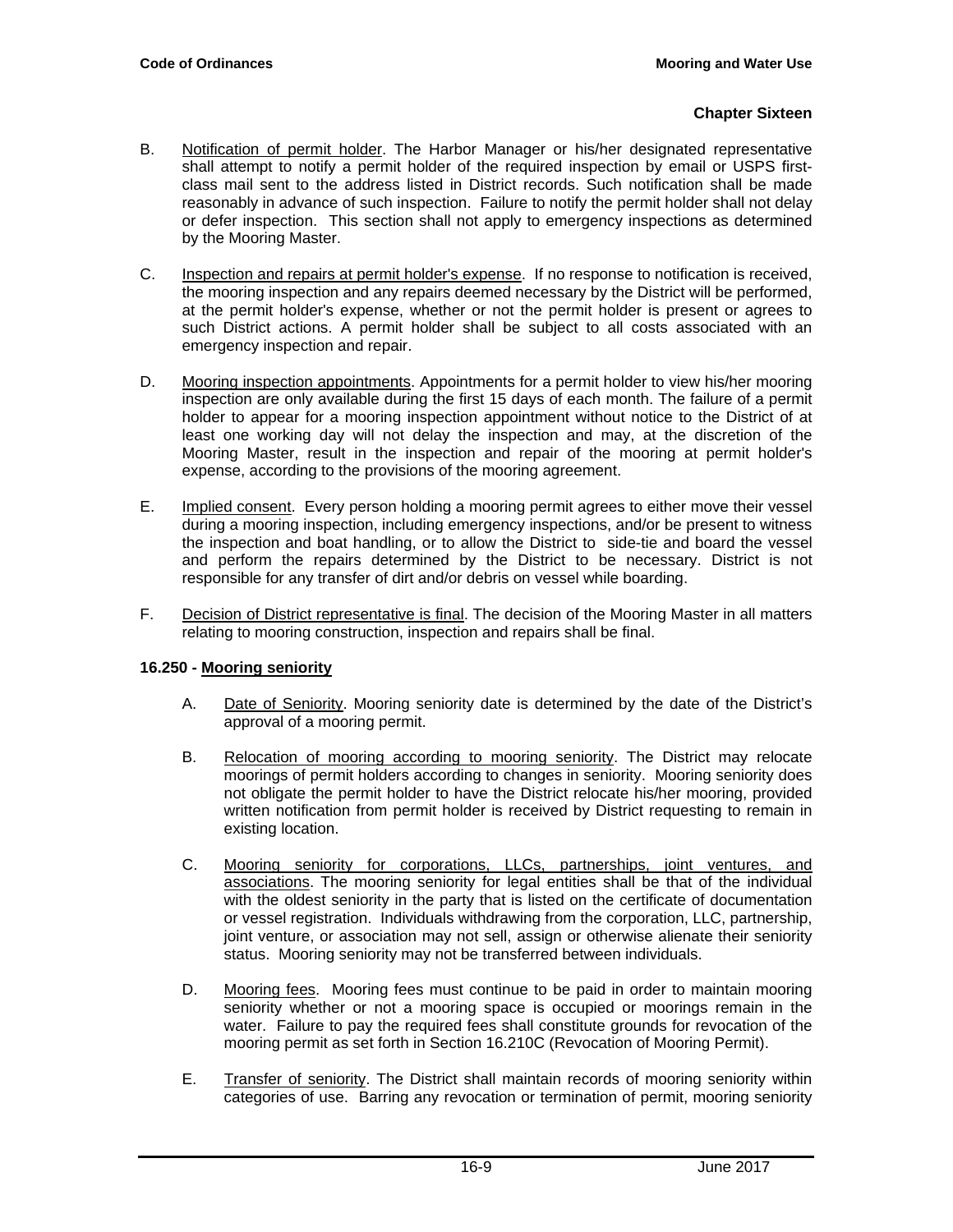shall remain with the permit holder and may be transferred between categories of use, subject to space availability within each zone. Mooring seniority is personal and may be inherited or otherwise passed on in the estate of the original permit holder to immediate family.

#### **16.260 - Mooring waiting list**

If all mooring spaces are occupied, applicants for mooring permits shall be placed on a mooring waiting list maintained by the District and shall thereafter be offered a mooring space when an existing space is vacated or a new space becomes available in the order in which their name appears on the list, by use category.

- A. Public viewing of mooring waiting list. The names of persons on the mooring waiting list will be available for public review and the District will notify people on the list of their rankings on a yearly basis.
- B. Notification of permit availability and time limits. When the District notifies a person at the top of the mooring waiting list of a mooring permit opportunity, the person shall accept the assignment within 10 days from such notification. A person on the mooring waiting list may decline a mooring permit opportunity without losing his/her priority on the list, provided a mooring space is accepted, if offered by the District, within one year of the District's first offer of a mooring space. If no mooring has been placed in the water within one year of the District's second offer of a mooring space, said person shall lose his/her priority and his/her name shall be removed from the mooring waiting list.
- C. Mooring waiting list administration fee. All persons on the mooring waiting list shall pay an annual administrative fee to be on the list, as provided in Chapter 4 of this Code.
- D. Use of seasonal moorings by persons on the waiting list. Persons on the mooring waiting list may apply for use of seasonal moorings, if available, without affecting their ranking on the list.
- E. Collection on delinquent accounts. All monies owed the District shall be paid in full within 10 days of accepting the mooring assignment or mooring list priority will be lost. Partial payment or payment plans will not be accepted. Persons declined a mooring due to an unpaid account shall not lose their priority and shall remain on the list for thirty (30) days. If after thirty days their account is not brought current, they shall lose their priority and be removed from the list entirely. Accounts are still subject to collection.

# **16.270 - Specifications for moorings**

In order to prevent vessels from breaking their moorings during storms or heavy seas and to ensure public health and safety, minimum specifications for the construction and repair of moorings shall be enforced. The District recognizes that the ultimate responsibility for vessel safety rests with the owner. All moorings shall comply with the mooring specifications shown in Table 17, which shall be considered as minimum standards within the state tidelands, and the following:

- A. A mooring permit number shall be prominently displayed on the float at all times.
- B. A mooring shall be securely fastened to the bow of the vessel.
- C. The top chain specified in Table 17 shall be equal to or better than Campbell Systems 4.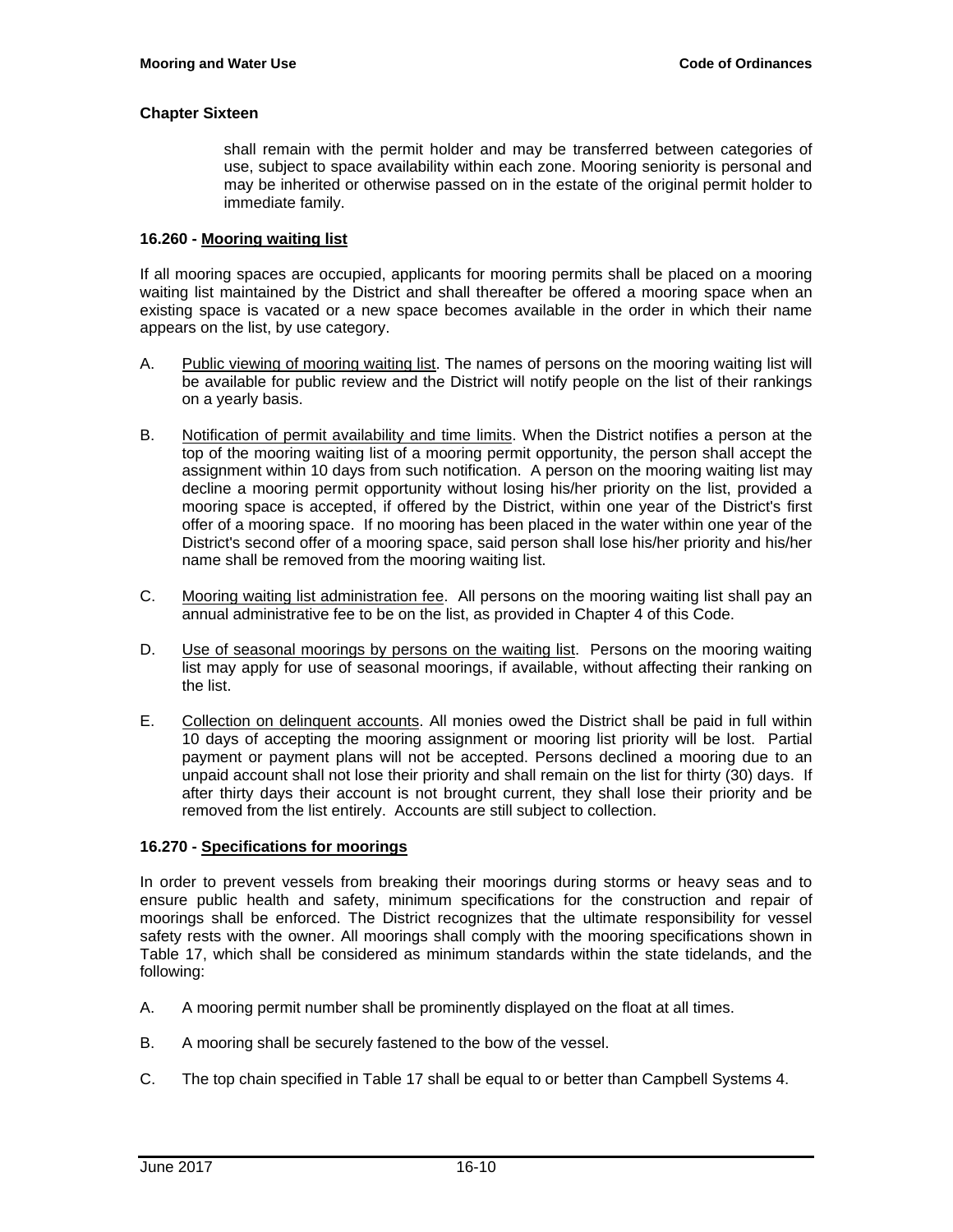D. The total length of the chain shall be five times the depth at mean high water.

| <b>Overall Boat</b><br>Length | Anchor**                                             | <b>Steel</b><br><b>Weight/Railroad</b><br>Wheel or axels | <b>Bottom Chain</b> |               | <b>Top Chain</b> |               |  |
|-------------------------------|------------------------------------------------------|----------------------------------------------------------|---------------------|---------------|------------------|---------------|--|
| To 25 feet                    | 250 lbs.                                             | 400 lbs.                                                 | 1/2"<br>(50%)       |               | 1/2"<br>(50%)    |               |  |
| To 35 feet                    | 350 lbs.                                             | 700 lbs.                                                 | 3/4"<br>(25%)       | 5/8"<br>(25%) | 1/2"<br>(50%)    |               |  |
| To 45 feet                    | 450 lbs.                                             | $1.000$ lbs.                                             | $1 - 1/4"$<br>(25%) | 3/4"<br>(50%) |                  | 1/2"<br>(25%) |  |
| To 55 feet                    | 600 lbs.                                             | 1,500 lbs.                                               | $1 - 1/4"$<br>(33%) | 3/4"<br>(33%) |                  | 5/8"<br>(34%) |  |
| Over 55 feet                  | As Determined by Harbor Manager or his/her designee* |                                                          |                     |               |                  |               |  |

# **TABLE 17 - MOORING SPECIFICATIONS**

- Over 55 feet may require the mooring owner to submit plans and specifications approved by a licensed marine engineer or naval architect.
- \*\* Anchors are no longer in stock and all new moorings are built with railroad wheels or axels only

# **16.280 – Specifications for pendents and bridles**

The District recommends a continuous length of chain from the mooring anchor or weight to the vessel, as this is the strongest mooring configuration. Mooring owners, at their option, may use pendents and bridles to attach vessels to moorings. Mooring owners may supply their own pendents and bridles; or the District will construct them at the owner's request and expense. Pendents and bridles will meet the following standards and specifications:

- A. The Mooring Master shall inspect and approve all pendents and bridles prior to their installation.
- B. Mooring owners shall visually inspect their pendents and bridles at least quarterly for any wear or damage. Mooring owners will ensure there is sufficient chaffing gear to protect the rope at all points of contact with the vessel.
- C. Pendents and bridles shall be constructed using new synthetic rope that the manufacturer specifies is suitable for "mooring lines". Pendents shall be constructed of rope 1¼-inch or larger in diameter. Bridles shall be constructed of rope 5/8-inch or larger diameter. Bridles shall also be equipped with a 3/8-inch safety chain, when applicable with bow roller, Sampson posts or cleats to secure the chain.
- D. Pendents and bridles shall be fitted with metallic rings or thimbles. The fittings shall be secured in place to prevent chaffing.
- E. Knots are not permitted to be tied in the hand line.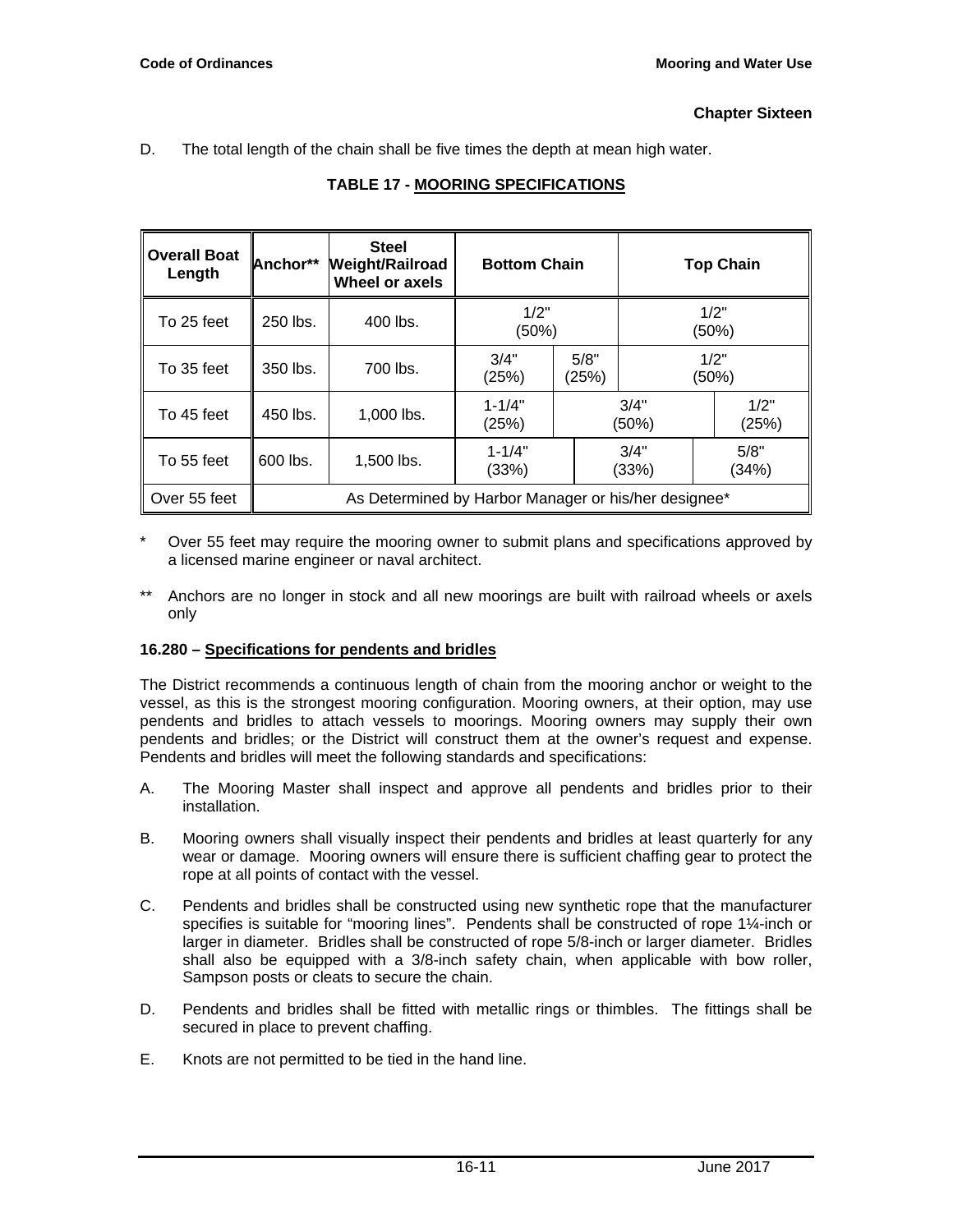F. Splices shall be in accordance with rope manufacturer's recommended splicing procedures. All splices shall be seized to prevent chafing. Splices in three-strand rope shall have a minimum of eight tucks.

#### **16.300 – Small craft or personal water craft use**

No small craft or personal water craft shall operate in excess of 5 miles per hour [or no wake] within the area of the District tidelands lying between the southernmost end of Cal Poly Pier, and a line running to the seawardmost tip of the Point San Luis breakwater pursuant to Sections 16.110 of this Code, the Water Use Plan, and Section 655.2 of the Harbor's and Navigation Code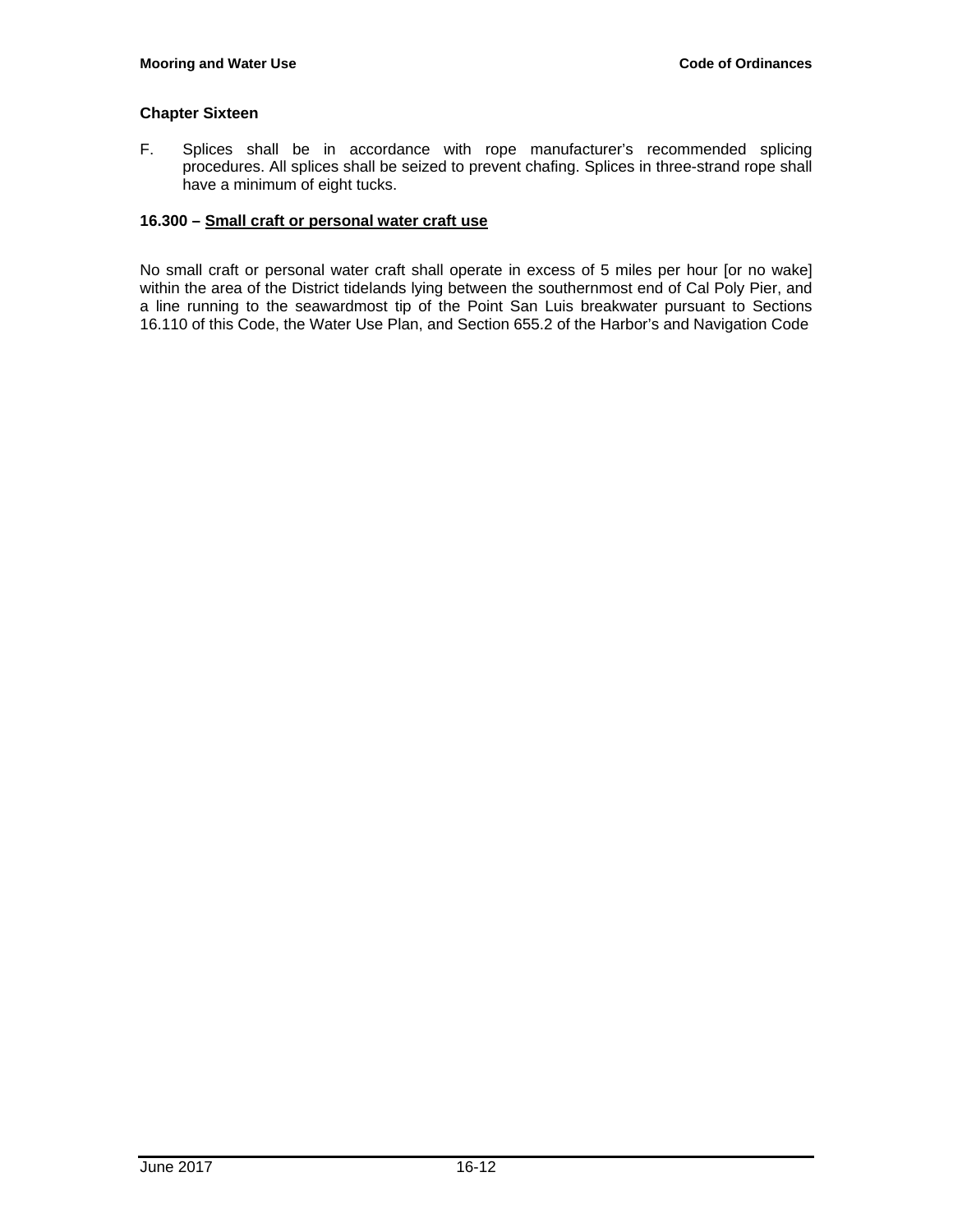# Port San Luis WATER USE PLAN



# **Code of Ordinances**

 $16 - 13$ 

2003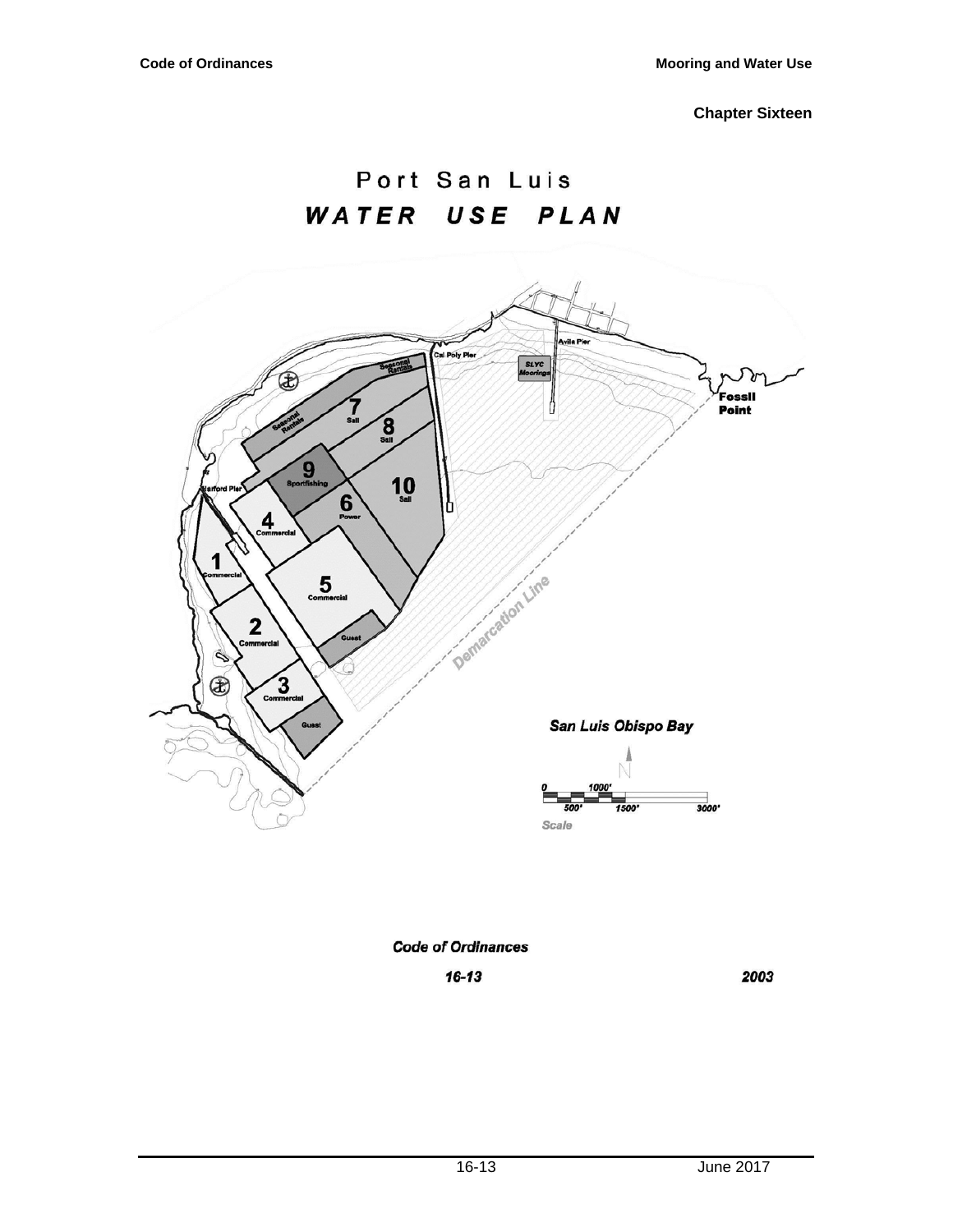#### **16.400 – Live Aboard Permits**

#### **16.410 – Purpose**

Port San Luis Harbor is a small, unique harbor on the Central Coast of California. Port San Luis is fairly protected by a breakwater from the large north-westerly winter swells that develop in the waters near Alaska. However, the breakwater offers no protection from the strong winds and swells that result from southerly winter storms, which can produce wind speeds of 15-55 mph out of the south and generate 8'-10' breaking waves throughout the mooring field. For this reason, along with other factors, the Harbor District does not recommend individuals reside on vessels in the harbor at Port San Luis.

Notwithstanding the above, the purpose of this Code is to regulate use by those individuals who choose to live aboard vessels on the tidelands granted to the Port San Luis Harbor District by the State Lands Commission.

# **16.411 – Definitions**

For the purpose of this chapter, the following definitions shall apply:

- A. For the purpose of this chapter, "Port San Luis Harbor" shall be the state tidelands and submerged lands granted to Port San Luis Harbor District.
- B. Live aboard—Individual(s) and/or Vessel(s).
	- 1. A "live aboard" is defined as any individual(s) who uses a vessel as a residence and/or is occupying that vessel for four or more days or nights within any seven day period engaging in those usual and customary activities associated with a person's residence or abode such as, but not limited to, sleeping and preparation of meals. This definition will also include any individual using a vessel for four or more days or nights within any seven-day period as a place of business, professional location or other commercial enterprise, as evidenced by a business license, when transportation is a secondary or subsidiary use.
	- 2. A "live aboard vessel" is any vessel which is moored in Port San Luis Harbor for more than sixty days in any twelve-month period and is occupied by a live aboard. Live aboard vessels shall be considered single family residences for purposes of health, safety, welfare and public nuisances and shall at no time house such number of persons so as to create a public nuisance or to be detrimental to the health, safety and welfare of others.
- C. "Harbor Manager" means the Harbor Manager or his/her designee.
- D. "Off-shore mooring" means any site where a vessel is secured within Port San Luis Harbor which is not directly connected to the shore or land by means of a dock, pier, float or other structure providing direct access from the vessel to the land or shore.
- E. "Sewage" means that portion of the wastewater from toilets or any other receptacles containing human or animal excreta and urine, commonly known as black-water.
- F. "Sewage holding tank" means a permanently installed receptacle on a vessel which is used to retain sewage.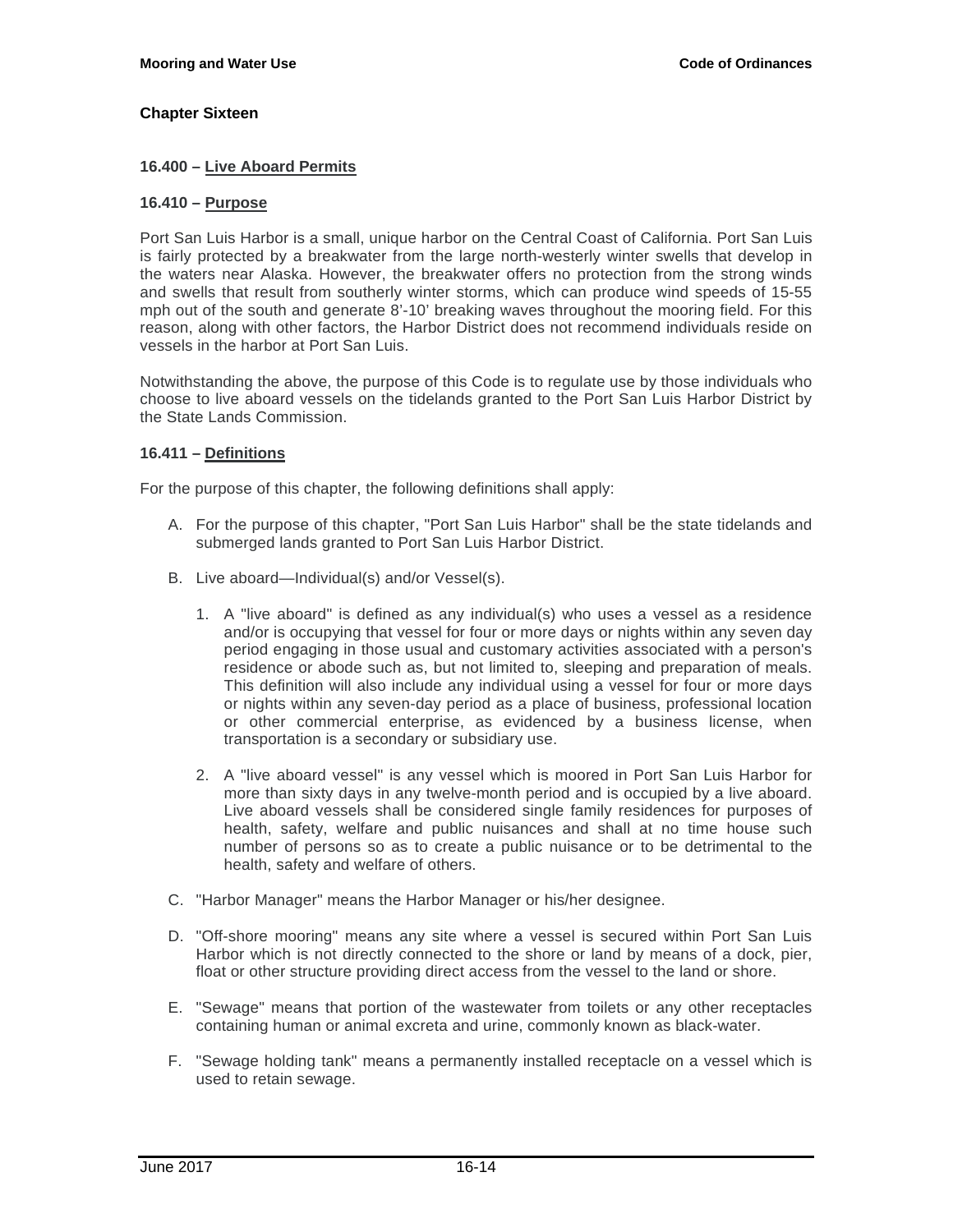- G. "Sewage pump-out" means a mechanical device which is temporarily connected to a vessel for the purpose of removing sewage from its holding tank.
- H. An "adequate vessel sanitation facility" means an operational marine sanitation device or portable toilet approved by the United States Coast Guard as suitable to prevent direct discharge of human waste into Port San Luis Harbor.

# **16.420 – Live Aboard Permit Required**

It shall be unlawful for any person to moor and occupy a live aboard vessel within Port San Luis Harbor unless the vessel has been permitted under this chapter.

Live Aboard Vessel—Permit Application and Fees. An application for a live aboard permit shall be filed with the Harbor Manager upon forms provided by the District. The permit is valid for one fiscal year (July 1 through June 30), or balance thereof, and may be renewed annually upon written request to the Harbor Manager. Should any existing live aboard permittee not request and obtain a new valid live aboard permit by July 1 of each year, the permit will expire. Applications shall be filled out completely and submitted with the required non-refundable fees. Fees shall be paid as set and established in the District's Fee Schedule in Chapter 4.500 of this Code.

General Restrictions for Issuance. Live aboard permits will not be issued for vessels to secure on any guest or transient moorings. Permits will not be granted for vessels or floating structures such as houseboats, barges, floating homes or other such vessels or floating structures not specifically designed for or not safely capable of navigating ocean waters under their own power. An exception for work barges actively engaged in construction in Port San Luis Harbor may be made by the Harbor Manager.

No vessels within the Port San Luis Harbor can be rented as guest accommodations.

# **16.421 – Live Aboard Permit Issuance**

The conditions for issuance of a live aboard permit are as follows:

- A. The live aboard and live aboard vessel must first have and maintain a current and legal mooring permit and mooring location within the designated mooring field of Port San Luis Harbor prior to applying for a live aboard permit.
- B. Vessels to be used for live aboard purposes must be in good material condition not likely to sink or become a menace to navigation and to be of a design suitable for operation on the waters of the Pacific Ocean. All vessels must be currently registered or documented.
- C. All live aboard vessels are required to have adequate vessel sanitation facilities on board.
- D. The proposed live aboard individual and the vessel to be used for live aboard purposes must be in compliance with all sections and provisions of this chapter.
- E. Live aboard vessels must have on board a working VHF marine radio with minimum channels of twelve and sixteen and, additionally, may have a functioning telephone.
- F. The individual(s) submitting the application must be the owner of the vessel and shall live aboard the vessel during any live aboard use thereof, except that paid crew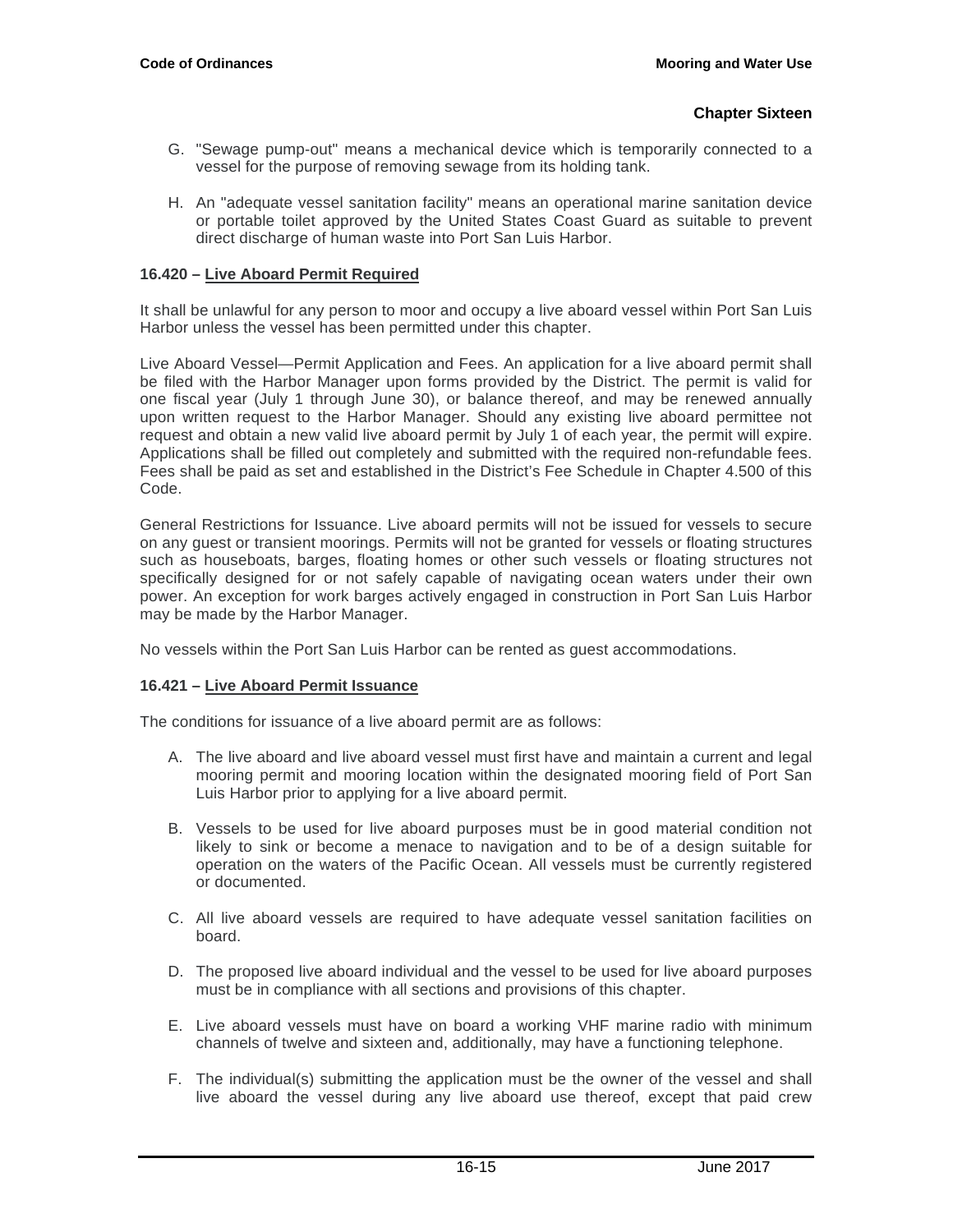member(s) of qualified commercial fishing vessels may live aboard without the vessel owner and may receive live aboard permits with the vessel owner's consent. No permit will be issued in the name of a partnership (general or limited), corporation, Limited Liability Company (LLC), joint venture or other legal entity. A permit for a vessel which is registered, documented or owned by a partnership (general or limited), corporation, LLC, joint venture or other legal entity will be issued only to a natural person whose interest in the vessel (whether by virtue of an interest in the partnership, ownership or stock or a corporation or otherwise) is equal to or greater than that of each of the other partners, stockholders, members or associates. An applicant for a permit in Port San Luis Harbor for a vessel which is owned by a partnership (general or limited), corporation, LLC, joint venture, or other legal entity shall submit for approval by the Harbor Manager, a valid certificate of ownership or valid marine document. Notwithstanding the form of ownership of the vessel, the permit to live aboard the same within the Port San Luis Harbor shall not be transferable under any circumstances. If a permittee fails or refuses to notify the Harbor Manager of a change to any of the information contained in the live aboard permit application within five days from the date of any such change, such failure or refusal may constitute grounds for revocation of the live aboard permit.

- G. The permit will be valid for one fiscal year (July 1 through June 30), or balance thereof, and the applicant must meet the requirements for permit issuance annually thereafter or the Harbor Manager may not reissue the live aboard permit. Live aboard vessels which are not in Port San Luis Harbor as provided for in Section 16.424 shall not have to meet requirements for permit reissuance until the vessel returns to Port San Luis Harbor.
- H. The permit will be issued for the vessel listed on the application, will not be transferable to another vessel, and will state the specific name(s) of the individual(s) authorized to occupy the vessel.
- I. No more than 5 live aboard permits may be issued at any time. District will not maintain a live aboard permit waiting list unless 5 permits are issued and additional individuals desire to apply for live aboard permits. Individual(s) must be a current mooring permit holder to be placed on the live aboard permit waiting list.

#### **16.422 - Termination/Revocation of Permit**

Conditions for Termination/Revocation. Live aboard permits may be revoked for the following reasons:

- A. Discharge of sewage.
- B. Violation of any section of this chapter not specifically listed in this section, for a period in excess of 10 days after having been notified to correct the violation. Notice of violation may be given by first-class mail or personal service or by attachment of said notice in a conspicuous location on the vessel or any combination of the above. Proof of correction of any violation may be deemed to be the obligation of the live aboard permittee and shall be to the satisfaction of the Harbor Manager.
- C. If twice in any twelve-month period the permittee has been found in violation of the terms of this chapter, it shall be evidence of non-compliance with the intent of this chapter to maintain an orderly harbor operation and may constitute grounds for revocation of the permit.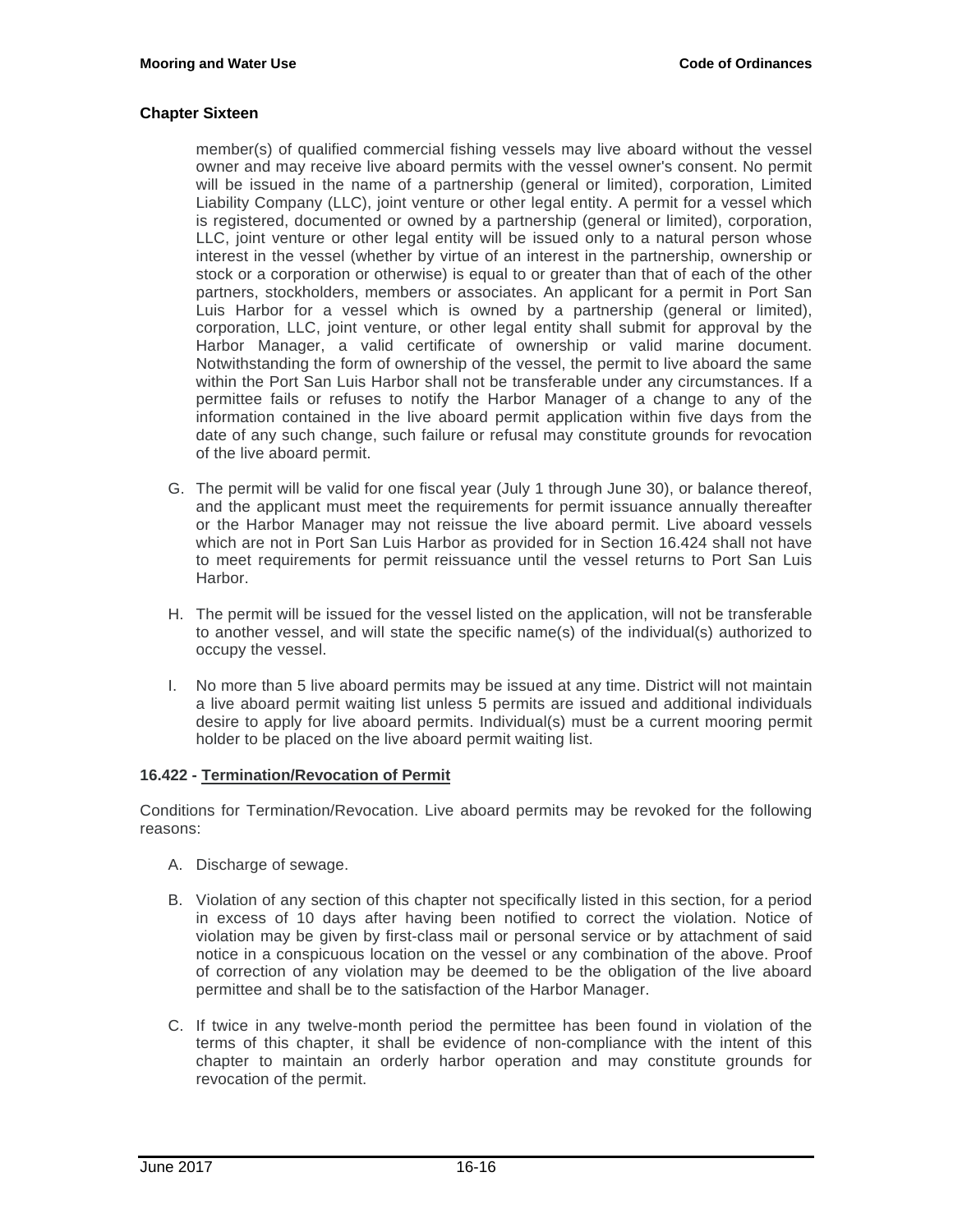- D. In the event that the number of live aboard permits issued changes and the number of live aboard permits is reduced, notice of revocation will be delivered by first-class mail, personal service or by attachment of notice in conspicuous location on the vessel. Because this requires relocation of a personal residence, a sixty-day notice of termination of live aboard permit will be given. This will also include requirements established by other agencies. In the event terms and/or conditions of maintaining a live aboard permit are modified by the Harbor Commission, then persons holding live aboard permits shall receive a period of sixty days after adoption in which to comply with new regulations. Those permittees with the shortest tenure as a permitted live aboard will be the first to receive such notice.
- E. In the event that the live aboard permit holder moves from the area or no longer resides on the vessel for minimum time periods required or voluntarily terminates live aboard status.
- F. Non-payment of fees associated with live aboard permit or vessel associated with live aboard permit, service charges, mooring or other fees due to the Port San Luis Harbor District for a period in excess of ten days after written notice. Notice shall be given as described in subsection (A)(2) of this section.
- G. Termination/Revocation Procedure. Upon determining that grounds for revocation of a permit exist, the Harbor Manager may give written notice of intent to revoke (including the grounds thereof) to the permit holder by first-class mail, personal delivery, by attachment in a conspicuous location on the vessel, or any combination of the above, or if the permit holder cannot be located with reasonable effort, such notice shall be given to any person aboard the vessel. The revocation shall be effective fifteen days following the giving of such notice, except as provided below:
	- 1. Appeal. A decision by the Harbor Manager to terminate or revoke a live aboard permit pursuant to this section shall be appealable by public hearing with the Harbor Commission. Any such appeal must be filed in writing with the Harbor Manager within ten days of the date of notice of revocation. The revocation shall be stayed while the appeal is pending, unless it is determined by the Harbor Manager that immediate cessation of overnight occupancy of the vessel is necessary for the preservation of the public peace, health or safety. The appeal shall be filed in writing and shall specify all of the grounds for the appeal. The Harbor Commission may provide the permit holder an opportunity to present evidence on his/her behalf and to challenge the determination of the Harbor Manager. Formal rules of evidence or procedure need not be followed. If the Harbor Commission is unable to approve any formal motion regarding the appeal after two publicly held hearings on the appeal, then the revocation shall become effective three days following the second public meeting. If the appeal is denied, revocation shall become effective three days following the Harbor Commission's decision.

# **16.423 - Transferability of Live Aboard Permit**

No transfer of live aboard permits between individuals is allowed. Under no circumstances will the sale/purchase of a vessel, or any interest therein, maintain any associated live aboard permit with the vessel for the benefit of the new owner or interested party. Should a new owner or interested party wish to live aboard a vessel purchased from a prior live aboard permittee, said party must apply for a new mooring permit and a new live aboard permit for the vessel in their name.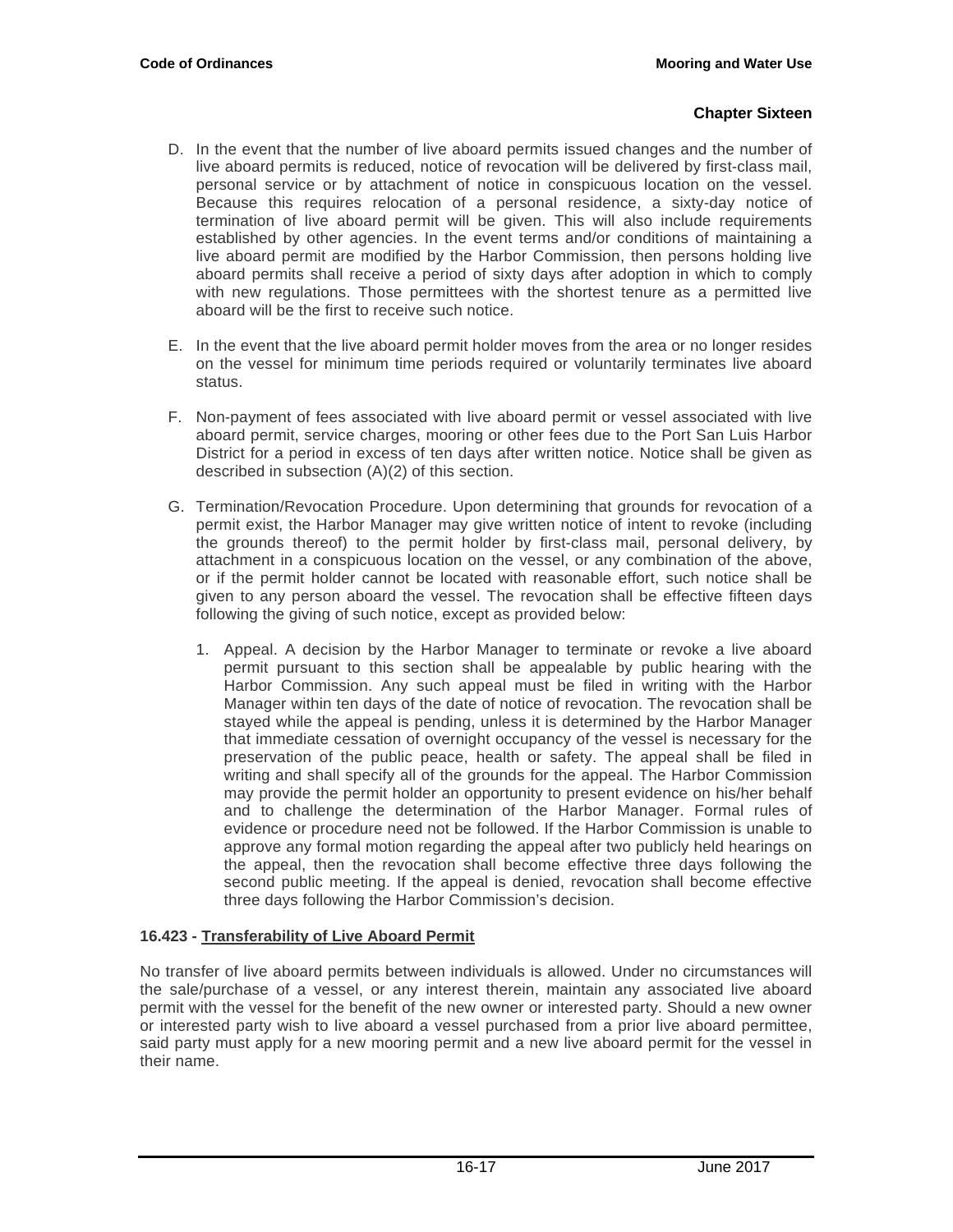In the event that a permitted live aboard shall purchase a new vessel, they may request to have their live aboard permit and level of seniority transferred to the new vessel.

# **16.424 - Temporary Leaves, Retention of Permit**

Absence of either the vessel or the permit holder, or both, from Port San Luis Harbor or failure to maintain residency aboard the vessel in excess of 6 months shall result in revocation of the live aboard permit. Renewal of the live aboard permit applied for annually without meeting these minimum residency requirements provided that:

- A. All live aboard permit fees are kept current.
- B. The absence has been requested, in writing, and approved by the Harbor Manager in advance of absence; or if the absence is related to vessels of a commercial nature actively fishing in areas away from Port San Luis Harbor.

#### **16.430 - Occupancy by Non-Owner**

Rental or sublease of vessels in Port San Luis Harbor is strictly prohibited. "Boat-sitting", caretaking, maintenance or any other activity related to vessels resulting in live aboard use either for compensation or no compensation are strictly prohibited. Only the person(s) named on the application for live aboard permit, or as amended and approved, are permitted to reside on the vessel.

#### **16.440 - Use of Pump-Out Facilities**

All live aboard vessels are required to have adequate vessel sanitation facilities/sewage holding tanks. Permittees shall use pump-out facilities on a regular basis, or otherwise discharge sewage in a legal manner, and at a minimum are required to pump-out once a month, to be recorded in the District's pump-out logbook.

#### **16.450 – Enforcement**

The Harbor Manager or her/his designee shall be responsible for enforcing the provisions of this chapter. Enforcement guidelines may be developed and made available to the public at the harbor office.

#### **16.460 - Applicability of Chapter**

This chapter shall apply to all vessels within the District's state tidelands.